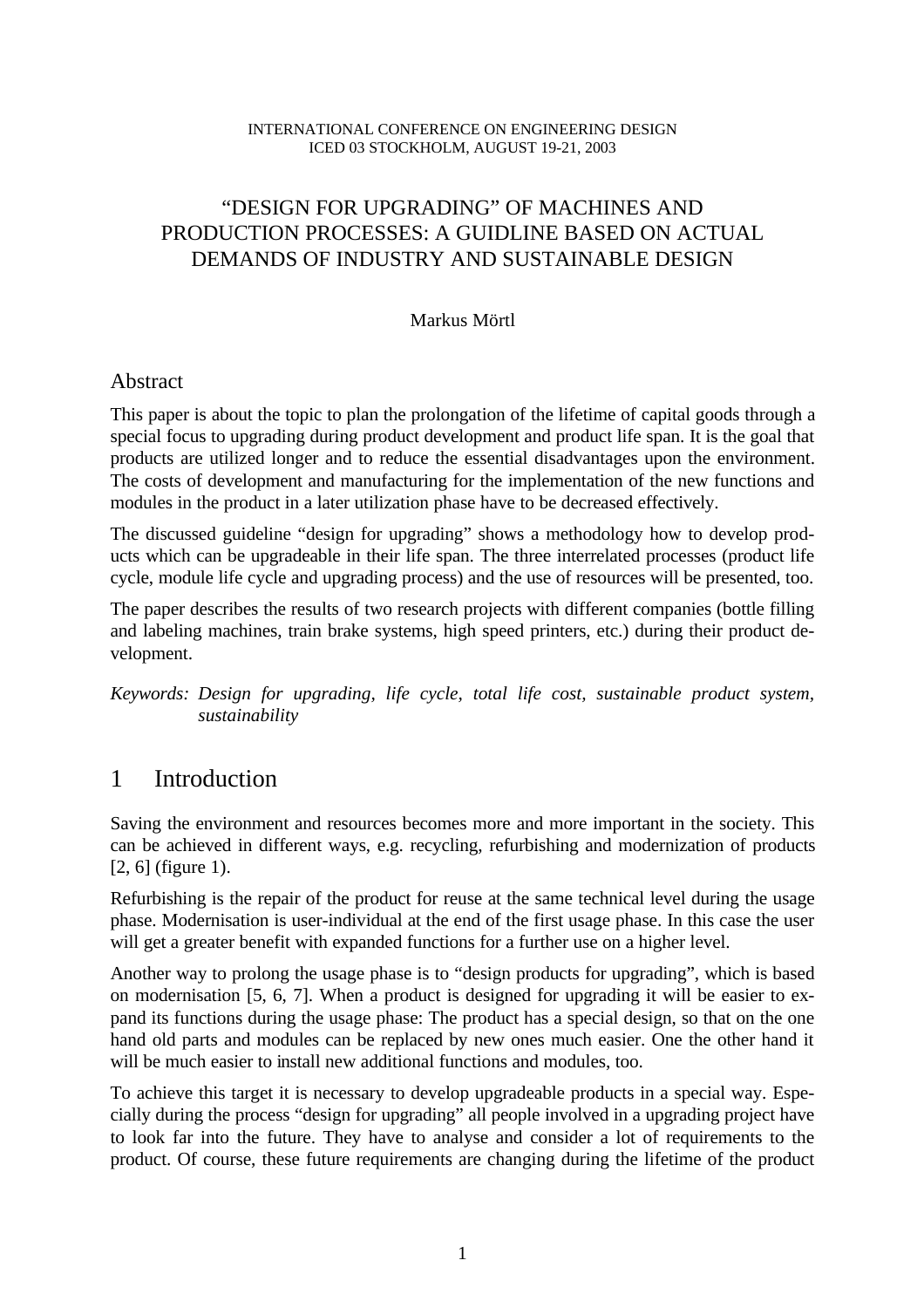and they will have a great influence on the total product design: modular design, intersections between parts and modules, basic functions, materials …



Figure 1. Methods to save environment and resources.

The decisions how to design a upgradeable product have to be made at the beginning of the product development process ("begin-of-pipe"). But not only engineers can decide how to design the product and which functions the product or machine has to fulfill: There are a lot of triggers, which can have enormous influences to the upgrading project and an upgradeable product. The designer can bring all these requirements into a new product design so that this will help to make products much more enviromental-friendly.

When products have a much longer usage phase, which can be achieved by "design for upgrading", it would be able to reduce the exploitation of material and energy in the production phase as well as in the usage phase. This methodology has financial advantages for the customer and the user, too: The manufacturer could increase the enterprise profit and value. The user can upgrade his product for a perceptible benefit like an increase in quality or process speed, additional features etc.

During product development, an early stage of the product life span, the designer has great influence possibilities onto later product properties e.g. on spare of resources, product life, upgrade capability and cost generation [3, 12]. This is the stage where the use of the methodology has to be started.

"Design for upgrading" is a new requirement to engineers and production companies. They want an easy methodology to understand and selected resources to use, which are less timeconsuming.

In this paper the methodology "design for upgrading" will be analysed in detail and described. Also one example of industry will be shown.

## 2 Objectives

The author will discuss the guideline "design for upgrading", its methodology, the three interrelated processes (product life cycle, module life cycle and upgrading process), and the use of resources (e.g. design rules, table to estimate life cycle costs, hints to formulate contracts between machine designer, machine user and the customer of products made of the machine).

The paper will show the methodology existing of 14 stages with examples for upgradeable machines. The methodology is the result of two research projects of the Technische Universität München, Institute for Product Development, realized in connection with five companies. The companies, their products and their product development processes have been analysed.

The author wants to support industry and customers to enlarge the product life span. Therefore the two fundamental goals are pursued: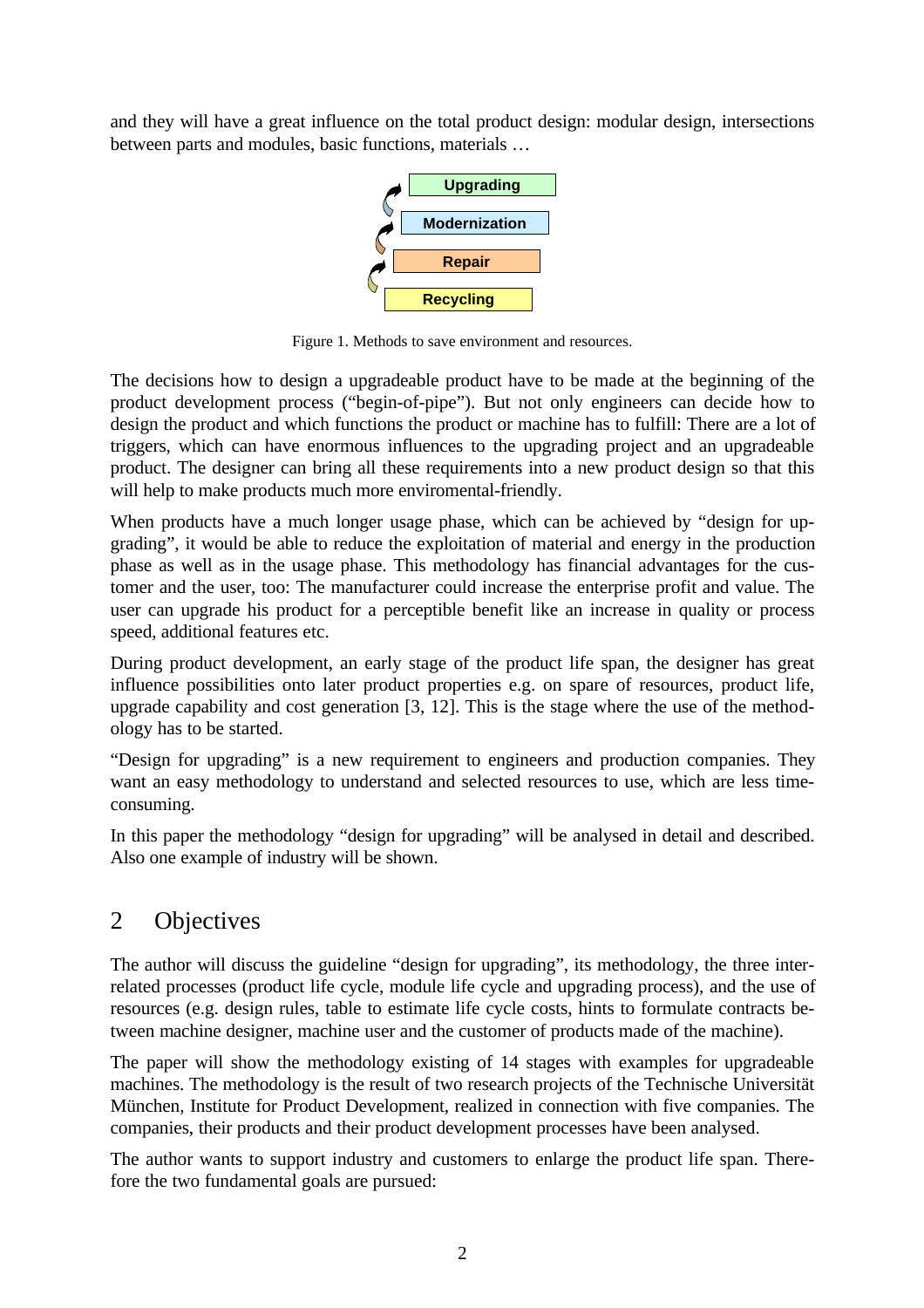- To reach an enlargement the connections of processes, actuating variables, flows of information and cost/benefit relation of manufacturer and user will be shown. Enterprises have to be able to decide in a very early stage of the product development process if an upgradeable product design is reasonable. In the case of a positive decision a strategic reorientation in the enterprise must take place. The procedure for the preparation of the strategic decision is explained.
- Also the process of "design for upgrading" will be described. The differences between "normal" product development process and "design process for upgrading" will be shown.

Also some hints to other methods and resources will be given (e.g. target costing, change management, documentation of design process).

The methodology is useful for designing production machines, capital goods and their components. It is not developed for buildings, chemistry and industrial plants, cars as well as household products.

# 3 Processes of an upgrading project

In every design process the designer takes care for the requirements of the market and the customer. A normal product life cycle will end after the utilization phase I (figure 2).



Figure 2. Life cycle of a common product.

An upgrading with new functions or modules can or has to be made after first utilization phase I of the product or machine. The same user still wants his familiar product but with new and considerable advantages (e.g. cost- and energy-saving features or he wants to produce other products with the same machine). In this case the product will not be sold or recycled, but could be used much longer.

Figure 3 shows the product life cycle with upgrading. It becomes obvious that the systematically "thinking" and planning plays an especially important role if the processes are more specified and it is kept in mind that the sense and purpose of upgrading is to enable further utilization phases. Without a specific procedure in the early stages of the product design an upgrading in the sense of the definition is not possible.

Figure 3 also shows the three processes of upgrading under the shelter of trends, environment as well as possible visions. On the one hand the participants of the project (designer, customer, company management, participants in the market …) have to look far into the future and ask many questions for this purpose. On the other hand the information about future processes, conditions and trends have to be evaluated to increase the knowledge. This knowledge must be preserved and flow into further project. A very detailed representation of the processes is possible through an intense analysis of the processes and further specification of the process phases.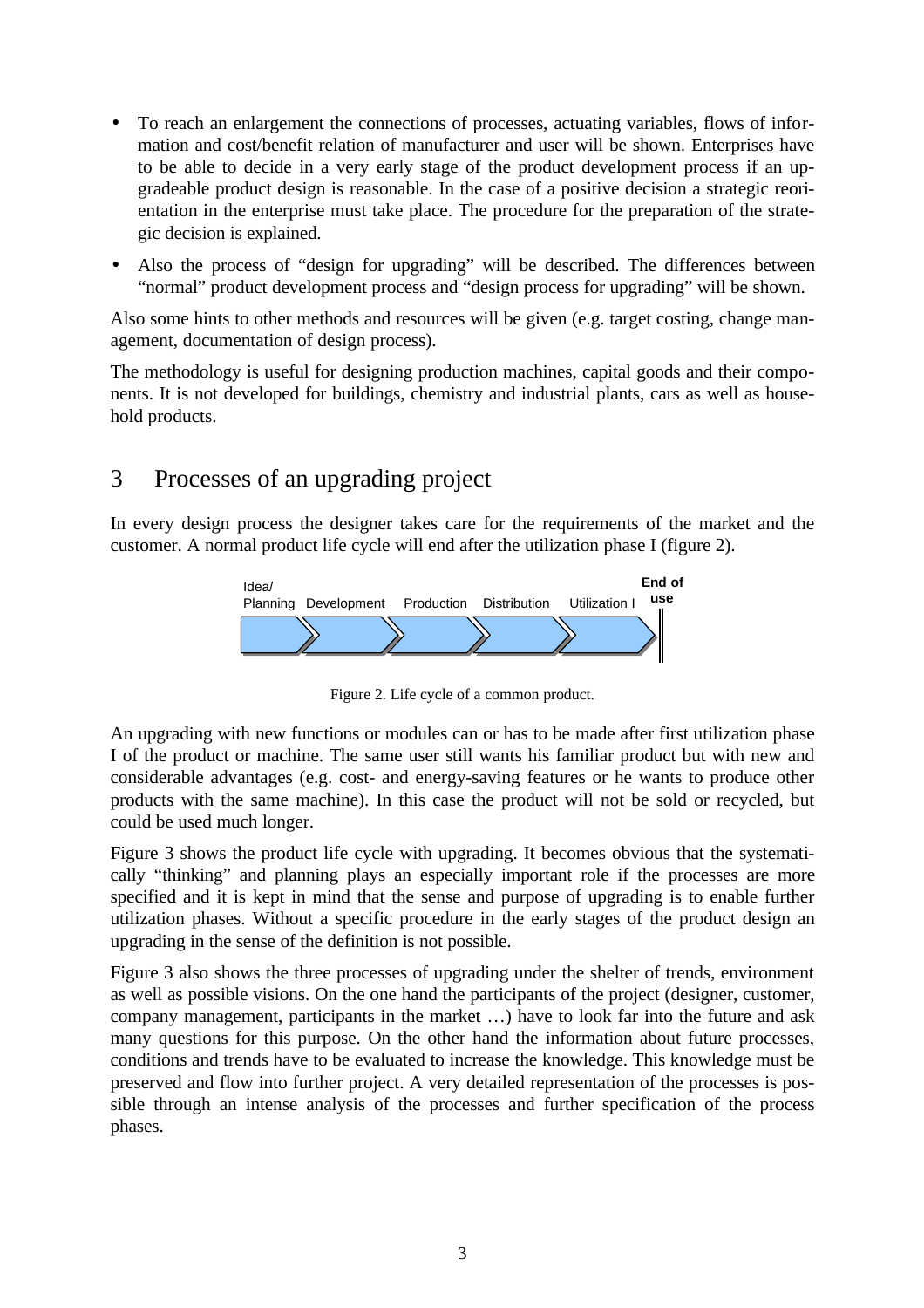#### 3.1 Product life cycle

With upgrading a product is planned first and its form is finally defined at the end of the development phase. The decision to design a product that meets upgrading needs an extensive analysis and planning of several factors, like the users, laws, costs, etc., with a special focus on the additional use phases. These influences must be determined, analysed and evaluated. Their possible characteristics and effects must be described and must be included into further planning and decision steps. Therefore the know-how and the competence of several departments of the enterprise like distribution, marketing, investigation must be joined with external expertise to get verified information for the strategic plans.



Figure 3. Schematically represented life cycle of an upgradeable product with accentuation of the question formulations necessary in the early return flow of phase and the return flow of information [5].

Information of later product phases like the manufacturing, assembly, distribution, utilization I or recycling must be considered as requirements to the product in the planning and development phase. Many information and experiences flow due to the intense forecast and planning from the later phases to the earlier ones. Early and precise information enable to make more rapid and precise forecasts and management decisions.

During the project the decision has to be made whether the product should be upgradeable - to use it in a later utilization phase II - and further upgrading processes should be completed due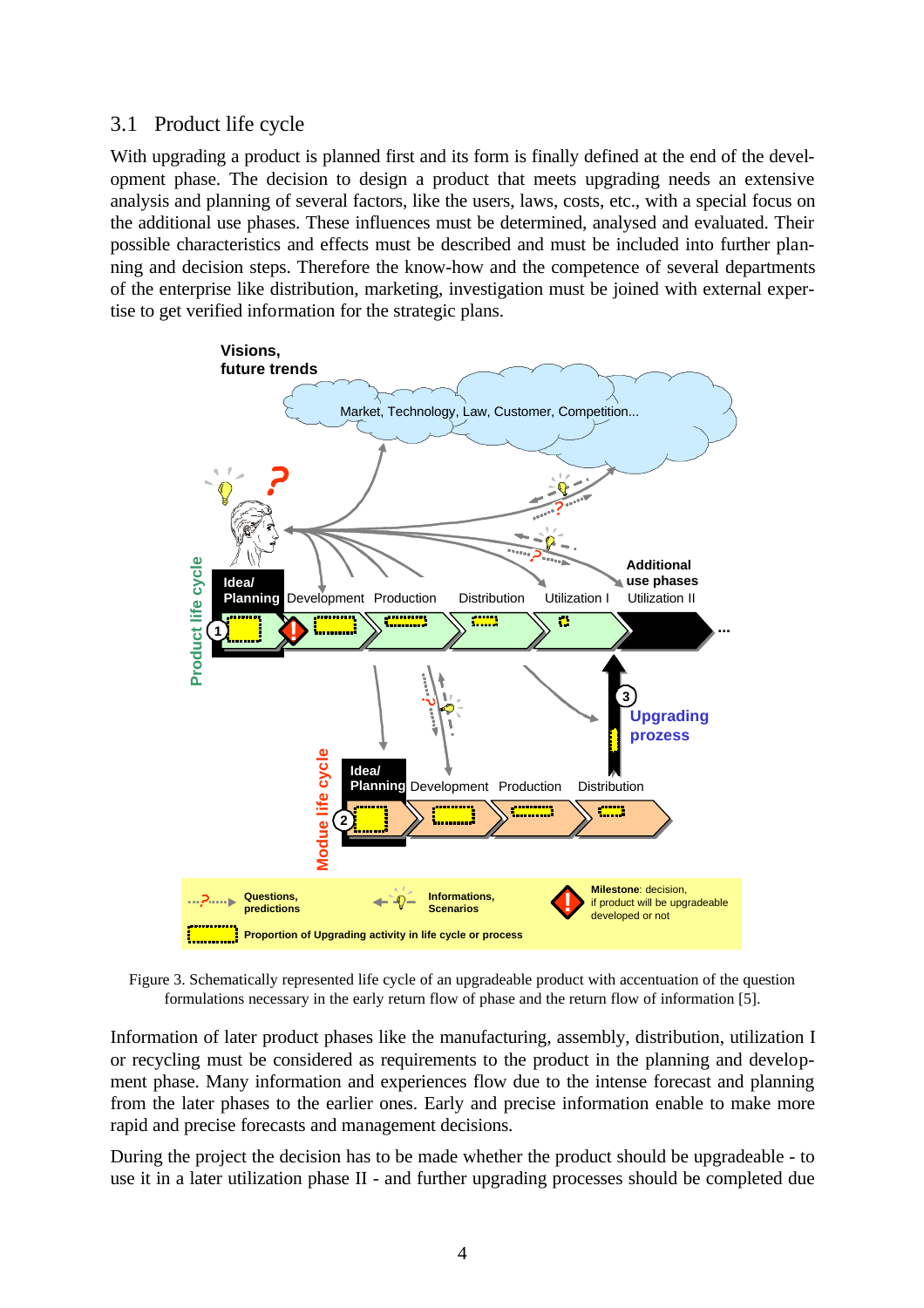to plans, forecast and cost estimations. A late decision allows to widen the information and knowledge base which the decision will be based on. On the other hand later changes and corrections are extensive and cause high costs since they increase with the product course of life steeply [1]. Accordingly a decision must be made maximally early, nevertheless the forecasting and the further procedure must be checked severely and be compared continuously with the project status.

The first coarse question and activities of the module life cycle have to be done parallel and in conjunction to this activities till the first milestone.

#### 3.2 Module life cycle

To bring more function into the product and benefit to the customer at the end of the utilization phase I some parts or modules of the product must be exchanged or additional parts or modules must be installed in the product. They are defined as "upgrading units". The actual detailed development of the upgrading unit starts some time after the delivery of the product. The unit should be available at the end of the first use phase.

The module life cycle contains the entire life cycle of the upgrading unit and upgrading functions from the finding of an idea till to the delivery to the customer, perhaps also a later taking back and the recycling.

A decision whether the upgrading project is continued must be made to a specific date. This decision must be supported through information from and about the module life cycle. Thus early phases of the module life cycle have to run parallel to the early phases of the product life cycle. Already some coarse data must have been determined.

The gained information flow back in the early phases of the product life cycle and cover the decision. With the highest priority ideas for the function expansion have to be determine, the module life cycle and the upgrading unit have to be planned as well as the first conceptual activities. Also a decision in order to determine which technology and/or which concept will be detailed and become integrated into the product must be made.

### 3.3 Upgrading process

New or changed product units, which are planned, developed and manufactured in the process of the module life cycle, have to be implemented into the product or have to exchange old product units to achieve a second utilisation phase with changed and adapted functions.

Therefore the upgrading and/or conversion process is needed. Also this process has to be roughly planned already in the early phases of the product life cycle. The analysed information flow back into the early phases of the product life cycle.

Furthermore the requirements of the upgrading process have to be considered in the module life cycle and for the unit (weight, transportation, volume, etc.), because the upgrading process determines in detail, when and who is doing the conversions or modifications of the product.

The sense and purpose of this process is to give additional benefit to the customer: The customer receives an additional property and function or consisting product qualities / functions are extended in their quality. It allows a varied utilization phase and is supposed to provide an economical advantage to the customer at the same time.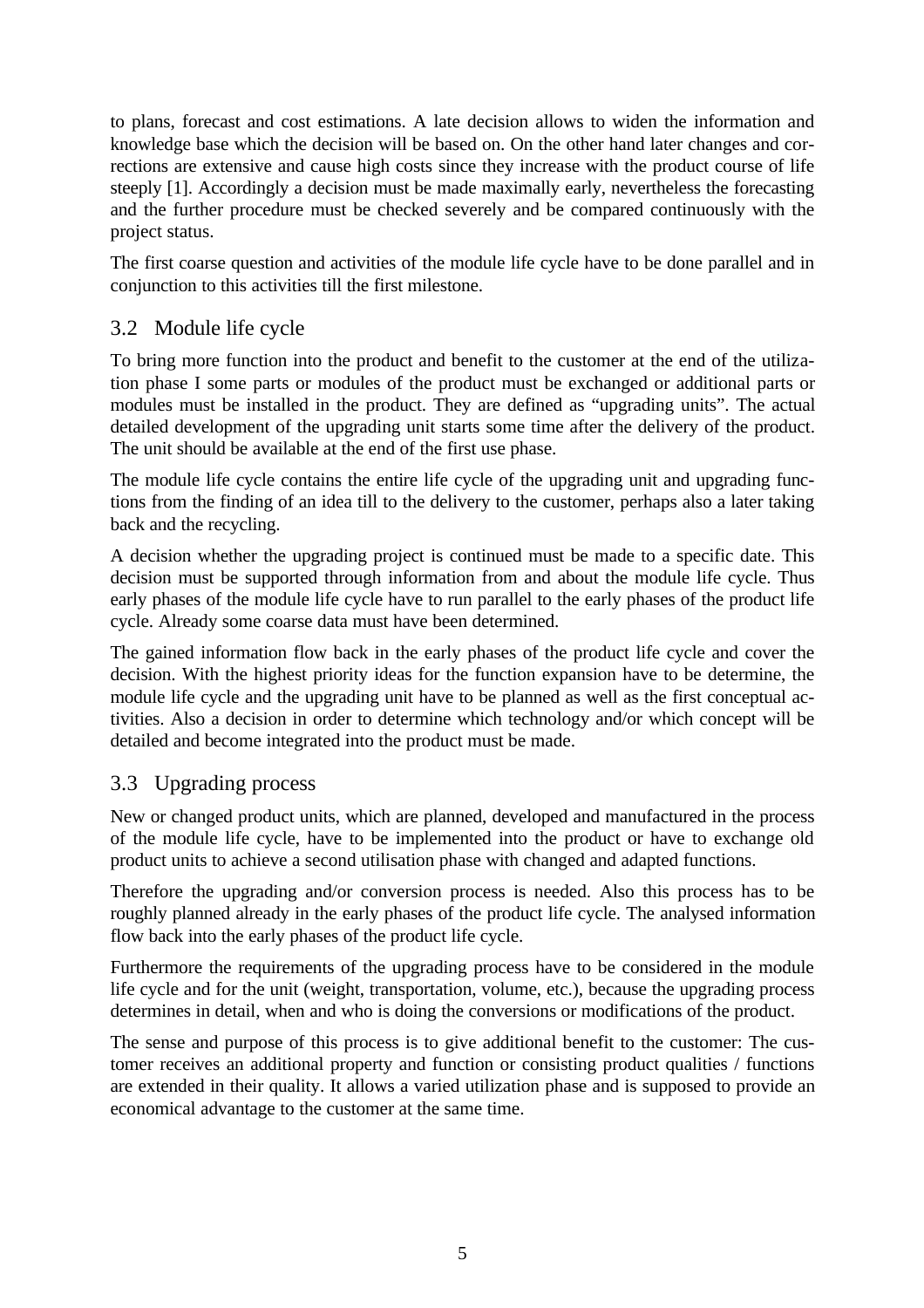## 4 Guideline "design for upgrading"

Different reasons are known why to start a project of product development. Much more reasons are known or have to be known why to start an upgrading project. Especially the triggers which appear during the usage phase become very important to an upgrading project (figure 4).

In the first stage of an upgrading project these triggers have to be analysed (figure 5, stage 1). The company has to know why it wants or has to develop and sell a new product and under which circumstances (law, politics, market, competition ...). That's the reason why all connected ressorts (marketing, service, distribution …) in a company have to work very close.



Figure 4. Triggers of an upgrading project [5].

All the following stages (questions, analysis, decisions …) of an upgrading project are combined in a check list or guideline (figure 5). The stages in figure 5 are arranged sequentially but, of course, it is also important to work simultaneous as shown in figure 3.

The main attention is given on the early phase of the project up to the stage "strategic decision". In this list the operation steps are represented more detailed whereas the further procedure for the module life cycle and the upgrading process is abridged. Each step can be supported by selected methods and aids.

The step "To determine the strategy" is considered to be the milestone with the highest priority at the end of the early phase. At this time the product manager should be able to make a decision for or against an upgradeable product. The decision is based on "relatively" secure information and data during the early stages of a product development process. In spite of that it is necessary to adjust the further procedure with the set goals again and again and to initiate corrections in the case of deviations according to priority. This would lead for example due to new trends, trend corrections or technologies with fatal differences to a further (partial) cycling of the step "To analyse project triggers" or in the worst case to a late breaking off of the project. Alternatives are also possible:

- Continuation with the goal of the evolution of an upgradeable product,
- termination of the project,
- continuation in "conventional" manner, that is without the goal of a upgradeable product.

With the representations it should not be impossible that several module life cycles and upgrading processes encounter a product life cycle. This would extend only the product service life in the sense of this model.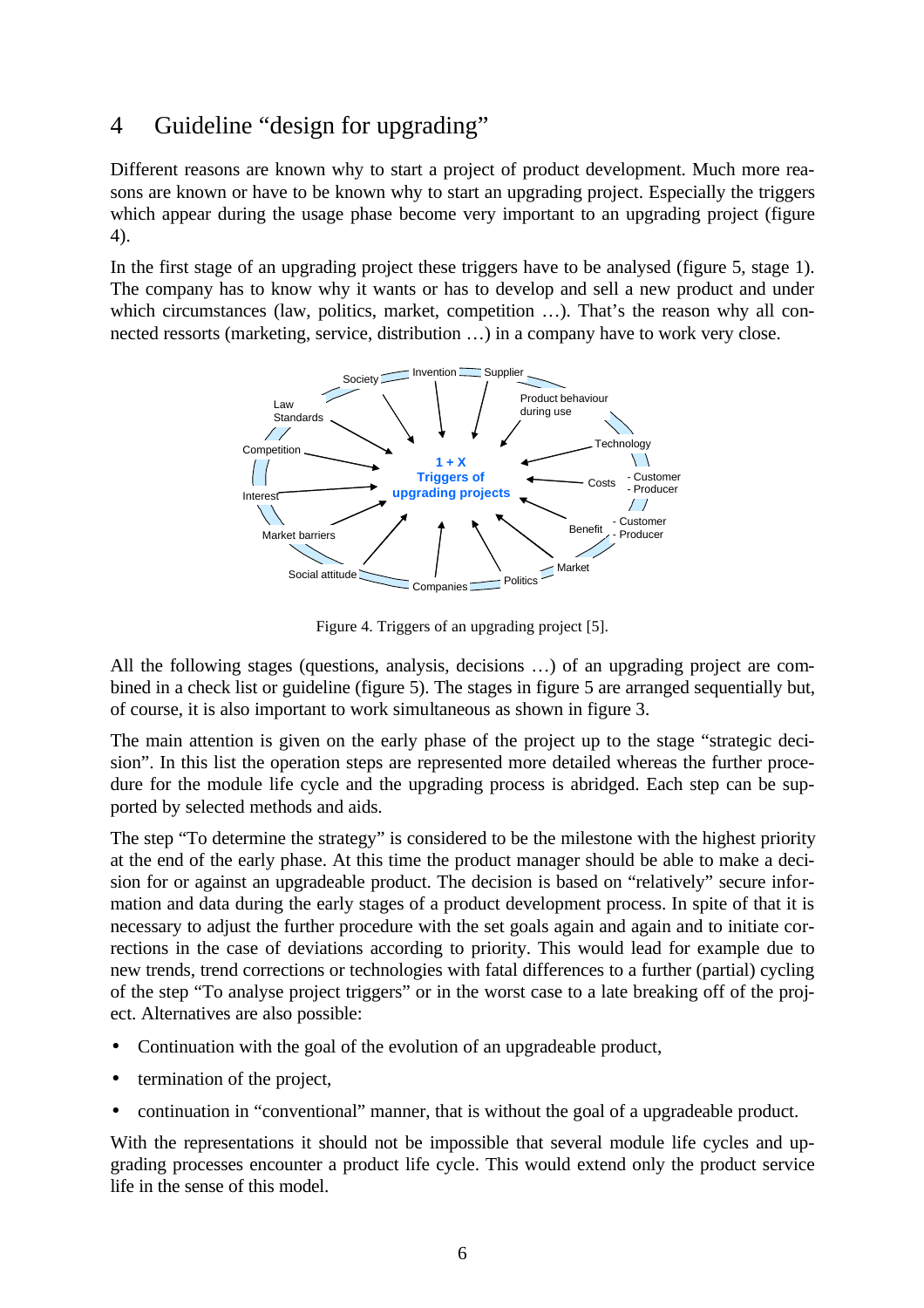The shown model is not supposed to make the conventional product creation process more complicated and extended. Therefore product manager and developer are involved in too many projects and burdened with in part extensive methods [9]. Nevertheless an enterprise should become aware of the required operation steps in order to gain a long-lasting, upgradeable product.

| The model of an upgrading project as a check list for the<br>processing in the early phases as a support for a strategic decision                                                                                                                                                                                                                                                                                                     | Tasks          |
|---------------------------------------------------------------------------------------------------------------------------------------------------------------------------------------------------------------------------------------------------------------------------------------------------------------------------------------------------------------------------------------------------------------------------------------|----------------|
| 1. Identify triggers of the project.                                                                                                                                                                                                                                                                                                                                                                                                  |                |
| 2. How is the affected function / quality currently constructively realized?<br>- Product and technique analysis (also: Benchmarking).<br>3. What of the trigger is changing with time?<br>How does the trigger changes?                                                                                                                                                                                                              | Identification |
| How does the technology advances, with which the function / quality is realized?<br>4. Purposeful new / future solutions in this field.<br>5. Limitation of the extent of upgrading units / function to a minimum of components,<br>in order to replace only the essential ones.                                                                                                                                                      |                |
| Remaining product must not become worse. Through limitation to the necessary,<br>Upgrading is supposed to be especially economical.<br>6. Market and economic forecasting (Sales, numbers )                                                                                                                                                                                                                                           | Analyse        |
| 7. Rough planning of Upgrading activity:<br>- Process planning (especially module life cycle and upgrading process),<br>- cost estimate with predicted production numbers (Repayment for the user,<br>investments of the manufacturer ),<br>- dates (Introduction of the new technology by Upgrading),<br>- estimate of the monetary benefit for the customer,<br>- calculation of the price for the Upgrading unit and the mounting. |                |
| 8. Estimate of the profit for manufacturers and users.<br>9. Assessment of the analysis results.                                                                                                                                                                                                                                                                                                                                      | Assessment     |
| 10.Milestone:<br><b>Strategic decision for or against</b><br>an upgradeable product<br>Alternatives: - Development of an upgradeable product,<br>- development of a not upgradeable product,<br>- stop project,<br>- postpone project.                                                                                                                                                                                                | Decision       |
| 11. Conversion of the decision in R&D of the product life cycle and following phases:<br>- Determination of the extent, that should be designed now and what should<br>be exchanged during the conversion process in the future;<br>- analysis, determination, weighing of the interfaces to enable an easier exchange<br>and ensure compatibility between product and units;<br>- production, marketing etc                          | Realisation    |
| 12. <b>Realisation of the module life cycle</b> (with development of the unit/ function):<br>Consideration of the interfaces to the existing product.                                                                                                                                                                                                                                                                                 |                |
| 13. Realisation of the upgrading process (Implement of unit/function into the product):<br>Distribution, examination, assembly, possible taking back of old units, etc.                                                                                                                                                                                                                                                               |                |

Figure 5. Guideline "design for upgrading" [5].

Additionally to trend research there are a lot of methods and resources for "design to X" available, e.g. change management [1], FEMA, early determination of product properties [10]. They are alredy known [11] and able to support the "design to upgrading". It is also very important to work with methods of cost estimation and precalculation of costs during the hole product development process [4].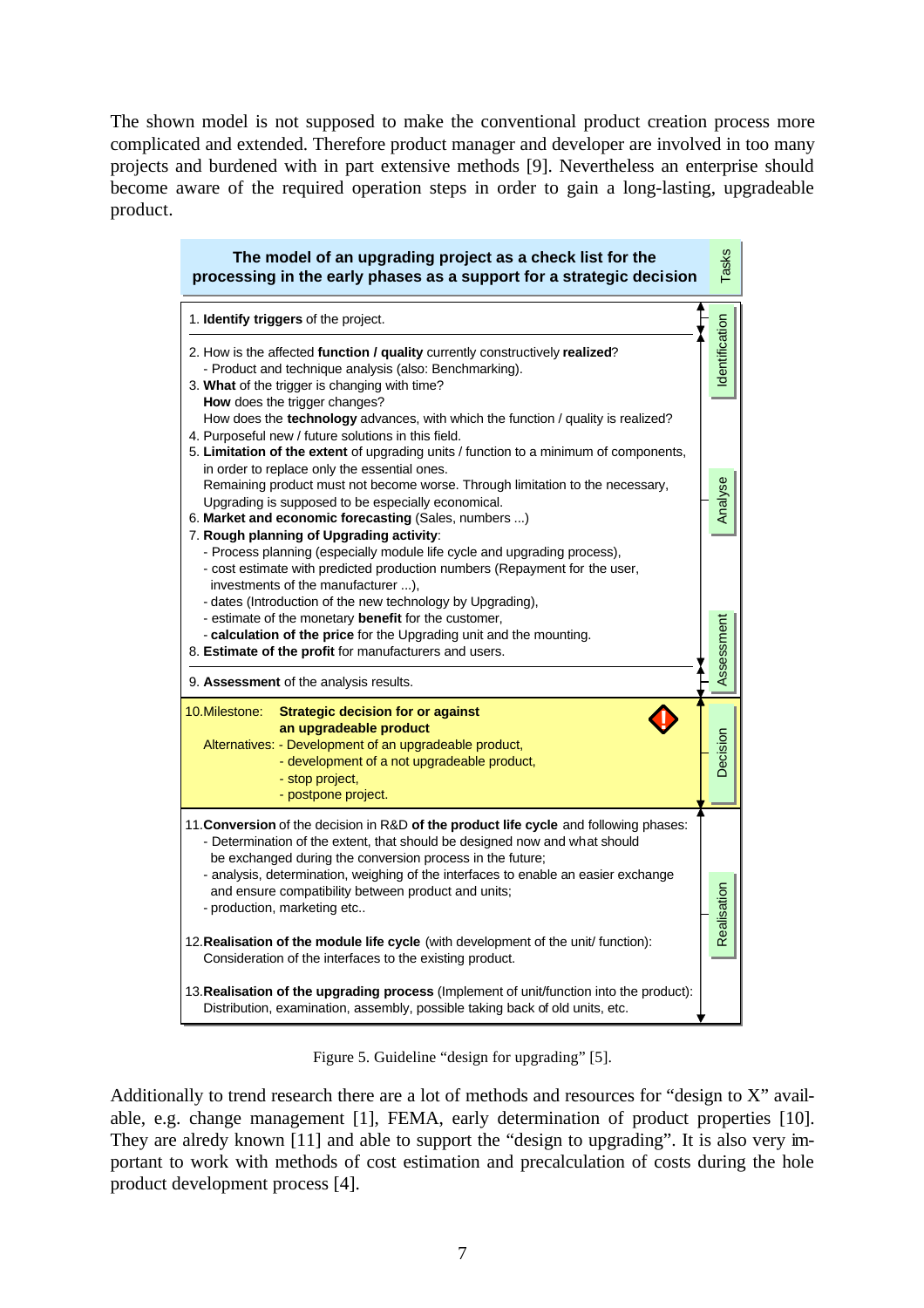# 5 Example: Label pasting machine for bottles

Normally bottle filling and labeling machines had an integrated product design (figure 6 left).

Because of an intensiv market research (the so called "look into the future"), e.g. during exhibitions and close connections to customers, it was able to analyse customer requirements: The customer needs machines which can fill different sizes of bottles and paste labels on them. So the producer of the machine (Krones AG) designed a new, modular label pasting machine (figure 6 right). Now the machine is able to use actual lables and bottles as well as other kind of labels which could be used from the customer in future (e.g. for cold and hot pasting, selfsticking). When the size of the bottles or the kind of sticking will be changed the pasting modules can be changed very easy during production and filling of the bottles. The company was able to give different advantages for the new product concept:

- The machine is variable to different lable sizes.
- The module is designed in a special way to repair and refurbish it very easy.
- The customer can use other or future modules as well, so the labeling machine is upgradeable.
- The modules can be changed very fast, so the machine will be in production in a short time, also the time and costs of stopping the production process are very short.



Photos: Krones AG **Different labeling and sticking modules** 

Figure 6. Label sticking machine for bottles: Integrated (left) and new modular product design (right).

The company is also able to give some advantages for the environment and for a longer usage phase of the machine, e.g.:

- The custumer doesn't have to use all the lifetime the same labeling and sticking concept, he can change it in future because of the modular design.
- The modules can be bought or exchanged sometimes in the future. The electronic parts and connections can work together also in future.
- Different labeling modules can be used at the same time, because they are very small.

To design an upgradeable product or module the company doesn't only have to use rules like "design for modularization". It also had to look into the future and find triggers which will change the product design in future. These requirements can be considered in a requirement list.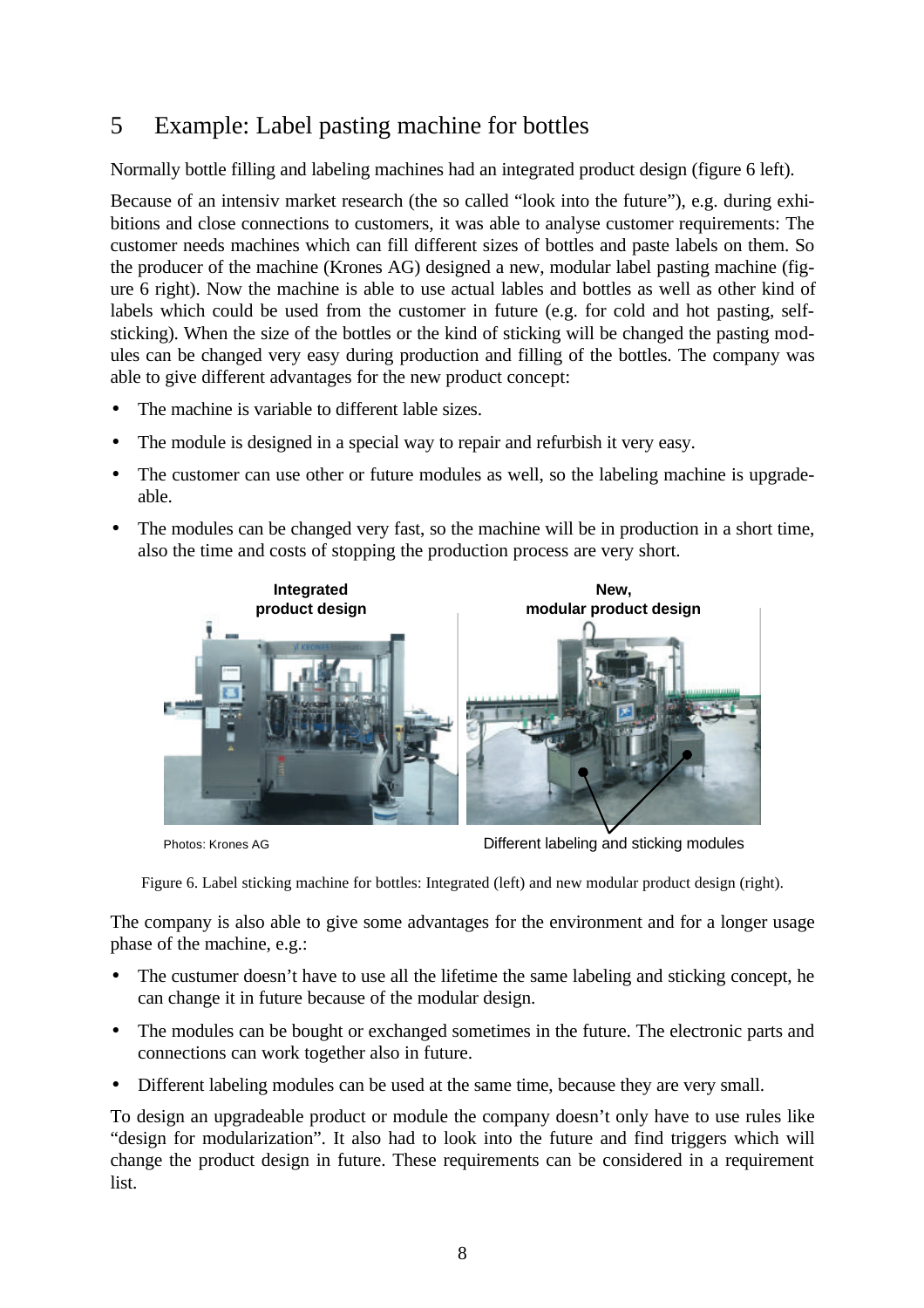### 6 Key conclusions

Increasing output figures and shortened innovation cycles are examples for ascending environmental problems. Consequently, new demands for the integrated product, process and machine development arise. The holistic foresight and analysis of trends allow to use the changing requirements for the design. When simple adaptations are made to a machine, several cycles of use will be possible. A new method and the implementation of specific tools in the early stage of a project is intended to support companies (producers and user of capital goods) in the mentioned "design for upgrading". The costs of development and manufacturing for the implementation of the new functions and modules in the product in a later utilization phase can be decreased effectively (figure 7).



Figure 7. Expected cost savings up to the life cycle end through upgradeable products [5].

Of course, the introduction of methods in a company takes some time and the effort of a project will just appear in a few years. But the more know-how the company collects the easier it will be to make the right decisions. In the end the advantages of "design for upgrading" can be summarised as follows:

- Environment and resources will be saved.
- New business fields can be obtained (benefit: for the producer).
- New technologies and innovations are recognised earlier.
- Product life cycle costs are lowered (benefit: for the customer).
- The time to market of innovations is speeded up.
- Safety of the predictions about future evolutions and trends increases.

The usage of the methodology shows that it really will be helpful in many ways to design and order the right machines and to save money and environment!

The author would like to express his thanks to the 'Bundesministerium für Bildung und Forschung BMBF', the 'Bayerisches Staatsministerium für Landesentwicklung und Umweltfragen BStMLU' and the 'Bayerischer Forschungsverbund Abfallforschung und Reststoffverwertung BayFORREST' for funding the described research, also the co-operation partners Agfa Gevaert AG, Krones AG, Knorr-Bremse Systems for Railway Vehicles GmbH, Océ Printing Systems GmbH and Fertigungsmaschinenbau Kilgenstein Wiesen GmbH.